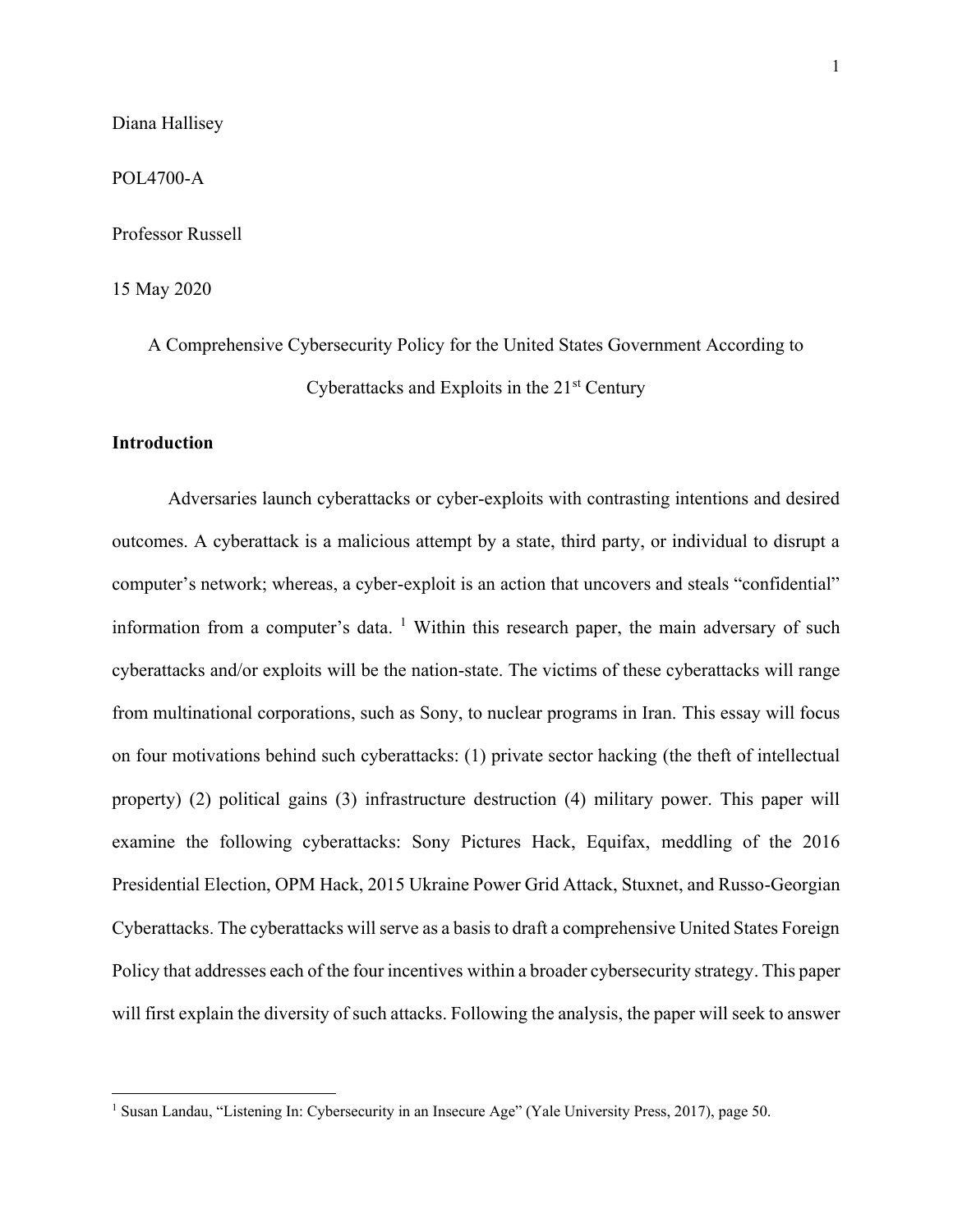this pressing question: *What should the implementation of United States Foreign Policy look like according to contrasting, yet substantial cyberattacks in the past?*

# **Cyberattacks**

### *Private Sector Hacking*

The Sony Pictures Hack of 2014 was the epitome of a destructive cyberattack on the private sector, but it also represents the difficulty of attribution within cyberspace. This cyberattack entailed the deletion of Sony's hard drive and the theft of confidential information. The attackers, which have been referred to as the "Guardians of Peace", destroyed Sony's startup software and revealed private details about producers, actors, and other employees by the use of "spear phishing", which is not a very sophisticated attack. The federal government of the United States has since stated that intelligence has consistently linked the hack with the North Korean government, yet it has repeatedly denied such an attack.<sup>2</sup> The cyberattack escalated into coercion; the hackers threatened Sony to stop the screening of *The Interview*, a movie that includes the assassination of Kim Jong Un. The Sony Pictures Hack demonstrates a very real threat of cyberattacks to corporations, yet this could have been mitigated with stricter security notions. Unfortunately, Sony was quite susceptible to this cyberattack because the company only depended upon human-made passwords, which skilled hackers can easily guess. The Sony Pictures Hack of 2014 shows the significance of multifactor authentication (MFA) within a secure system. Sony lacked MFA, which NIST defines as a "*security enhancement that allows you to present two pieces of evidence – your credentials – when logging in to an account*". <sup>3</sup> Sony now understands the

<sup>2</sup> Andrea Peterson, "The Sony Pictures hack, explained", *The Washington Post*, 2014.

<sup>3</sup> NIST, "Back to basics: Multi-factor authentication (MFA)", *US Department of Commerce*.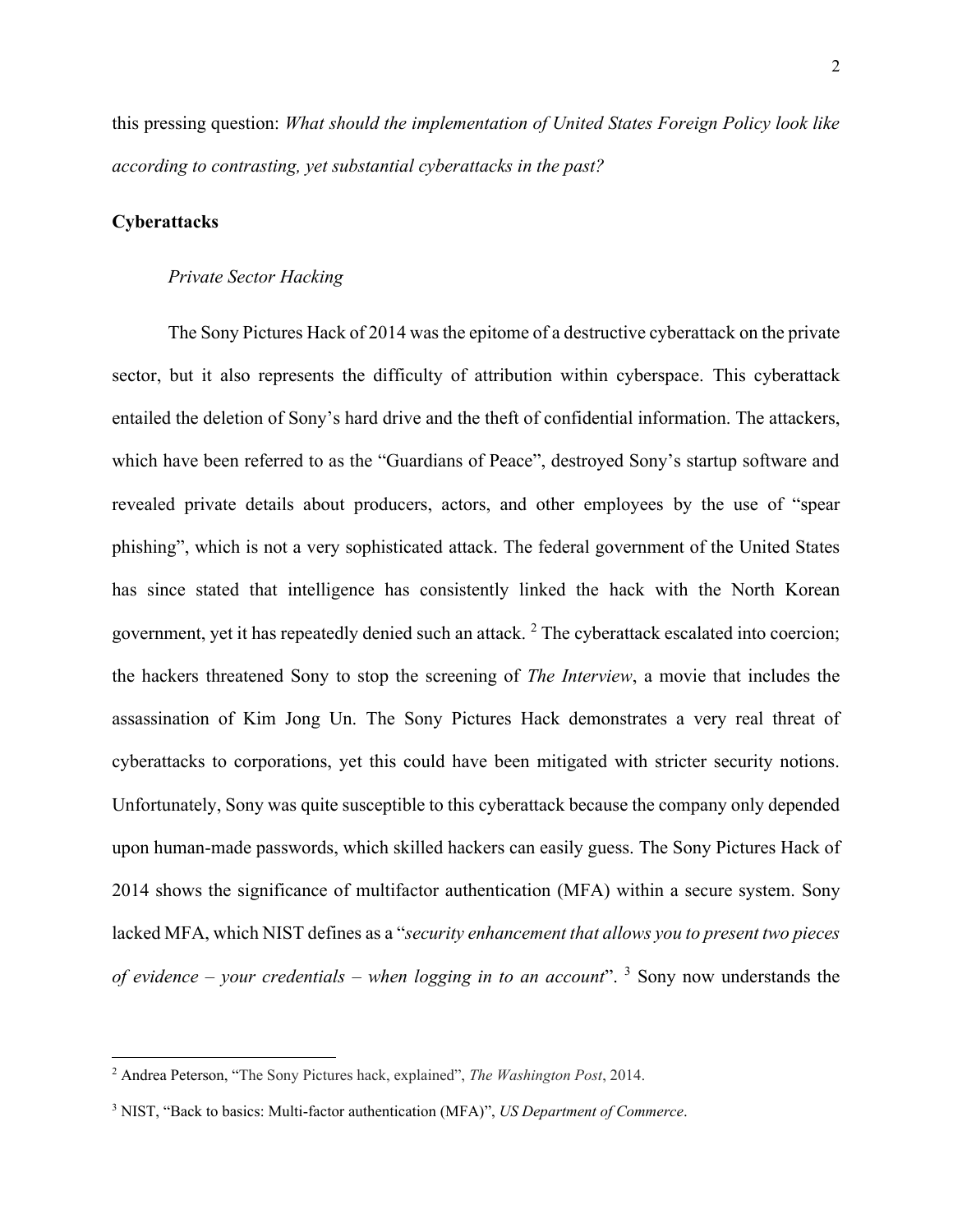importance of stronger cybersecurity measures within its systems; therefore, adversaries will have a more difficult time infiltrating the company's networks.

Equifax is one of the large credit reporting agencies within the United States. The Equifax Breach of 2017 was another example of state-sponsored hacking on the private sector. After years of investigation, the Department of Justice stated that the People's Liberation Army of China was to blame for the cyber-exploit. The company's website acquired a vulnerability that has since been coined CVE-2017-5638 on its web portal. <sup>4</sup> This vulnerability allowed adversaries to execute malicious code in its HTTP. The attackers then obtained access to Equifax's other servers due to weaknesses within its system. The Equifax Breach of 2017 was unprecedented regarding the type of information revealed and the amount of people it affected. The cyber-exploit was the perfect storm, and Fruhlinger explains the devastation of such theft. He states, "*It potentially affected 143 million people — more than 40 percent of the population of the United States whose names, addresses, dates of birth, Social Security numbers, and drivers' licenses*  numbers were exposed". <sup>5</sup> This exploitation was launched in conjunction with the Office of Personnel Management (OPM) hack and Marriott's 2018 attack. The purpose of these attacks was to learn more about United States' government officials and operatives. <sup>6</sup> The United States' private sector is a massive target to external actors, such as China, and the private sector acts as a gateway for information; therefore, its cybersecurity measures are exceedingly important to the federal government. The collaboration between the private and public sectors are necessary in order to establish a secure and comprehensive approach to national and international cybersecurity policies.

<sup>4</sup> Joshua Fruhlinger, "Equifax data breach FAQ", *CSO*, 2020.

<sup>5</sup> Ibid.

<sup>6</sup> Ibid.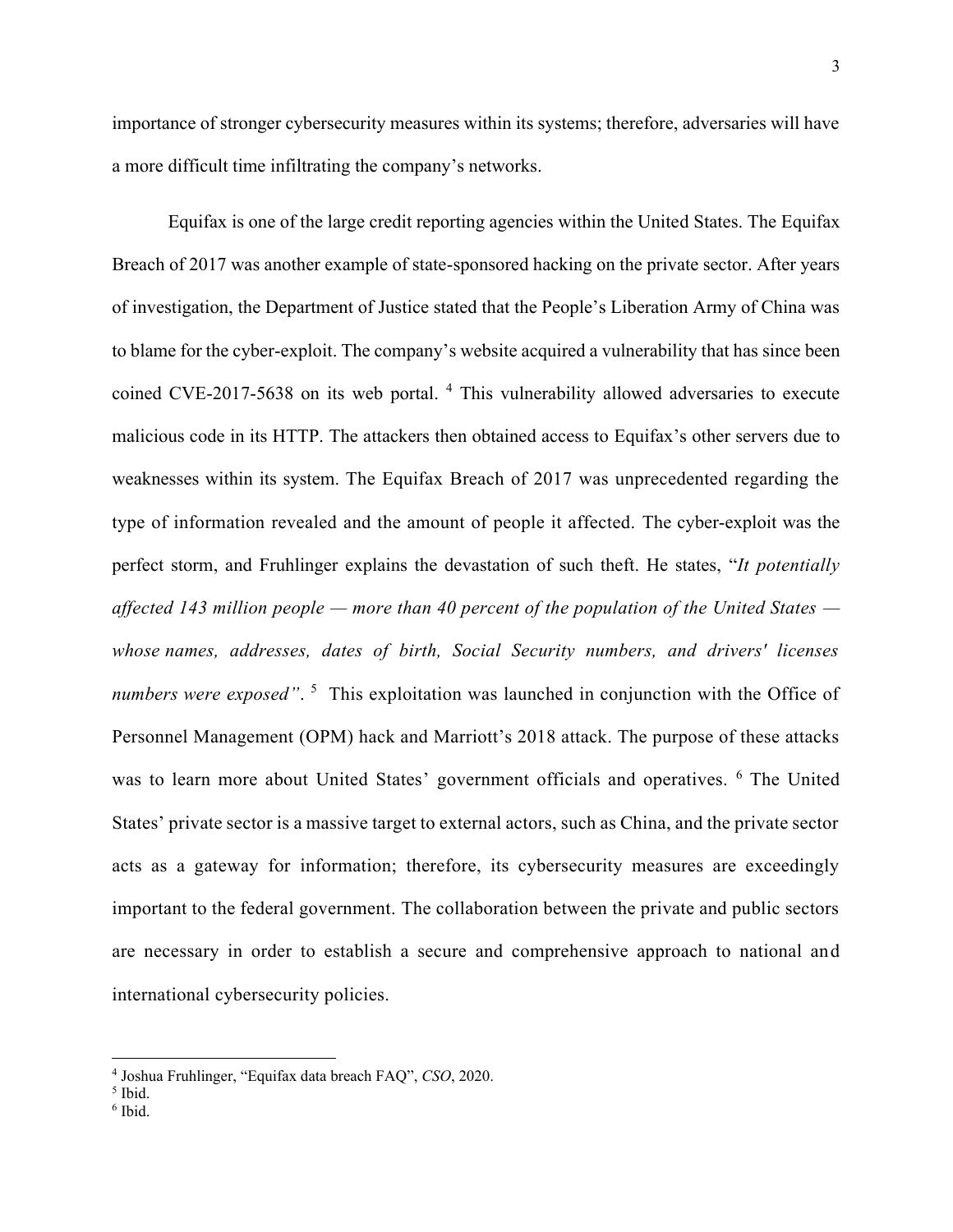## *Political Gains*

The Office of Personnel Management (OPM) Hack occurred in 2015. The OPM Hack has been one of the most intrusive data breaches against the US government throughout the 21<sup>st</sup> century. There has been minimal, concrete evidence to suggest that China launched the cyberexploit, yet there is growing consensus that the OPM hack was a part of several state-sponsored attacks to steal sensitive US governmental data. The hackers obtained access to SF-86 forms, as well as clearance adjudication information. The SF-86 is a required form for national security positions, and it comprises of sensitive information, such as an individual's social security number, place of residence, and family members. The information needed for a clearance adjudication far exceeds that of a SF-68, which is very concerning for the 21.5 million government employees who fell victim to the hack.  $\frac{7}{7}$  The OPM cyber-exploit is a classic example of cyber-espionage, and it also demonstrates the need for a robust cybersecurity strategy within United States Foreign Policy. This hack drove President Obama and President Xi Jingping to negotiate a bilateral agreement in cyberspace called the US-China Cyber Agreement of 2015, which specifically focused on the theft of intellectual property.

The meddling of the 2016 Presidential Election was the quintessence of how influential outside nations can be within US domestic politics. The Senate confirmed that Russia was indeed the culprit behind the cyber-meddling in April of 2020. Russia exerted its cyber-capabilities by "*engaging in cyber-espionage and distributing messages through Russian-controlled propaganda outlets to undermine public faith in the democratic process, hurting Democratic candidate Hillary Clinton and helping President Donald Trump*". <sup>8</sup> The Russian government targeted former

<sup>7</sup> Michael Adams, "Why the OPM Hack is Far Worse Than You Can Imagine", *Lawfare*, 2016.

<sup>8</sup> Aljazeera, "Senate panel confirms Russian interference in 2016 US election", *United States News*, 2020.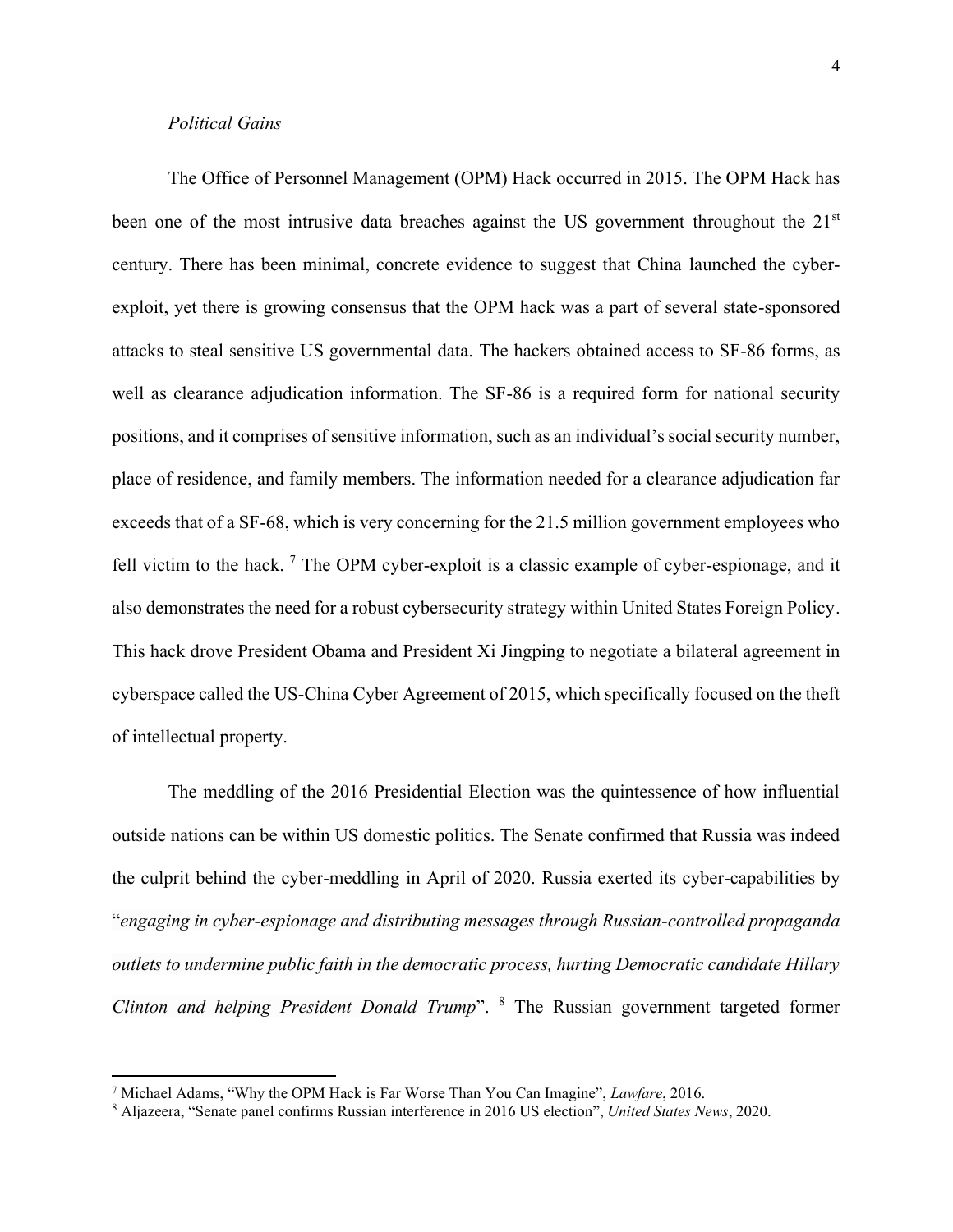Democratic candidate Hillary Clinton. The hackers utilized "spear phishing" to access John Podesta's emails, who was Clinton's campaign chairman. He changed his password with the corrupted link, which allowed the group to continue and maximize their phishing efforts within the campaign. The group then gained access to the Democratic National Committees' computers and posted their findings on a separate website. In addition to these hackings, Russia influenced Americans through social media platforms. The New York Times reports, "*Russian agents intending to sow discord among American citizens disseminated inflammatory posts that reached 126 million users on Facebook, published more than 131,000 messages on Twitter and uploaded over 1,000 videos to Google's YouTube service*". <sup>9</sup> This cyberattack clearly had political motivations, and it is a solemn warning for cybersecurity measures towards free and fair elections within liberal democracies. Russia further polarized the United States, which has been evident since the election of President Donald Trump in 2016.

### *Critical Infrastructure*

Stuxnet was one example of how cyberspace can impact critical infrastructure. Critical infrastructure is "*the underlying components of the economy that run our modern-day civilization, ranging from power and water, to banking healthcare, and transportation*". <sup>10</sup> Stuxnet is an intricate worm that the United States and Israel created and used on an Iranian nuclear facility (Natanz) in order to stall the development of its nuclear weapons. Stuxnet is exceedingly sophisticated – the mobility and speed of the worm was unprecedented when it was discovered in 2010. Stuxnet particularly targets uranium centrifuges, in which the worm alters the machines' programming. The modification in the code hastens the production process, which tarnishes the

<sup>9</sup> Michael Isaac, "Russian Influence Reached 126 Million on Facebook Alone", *The New York Times*, 2017.

<sup>10</sup> Alison Russell, "Cybersecurity: Key Terms and Acronyms", *Cybersecurity: Directed Study*, 2020.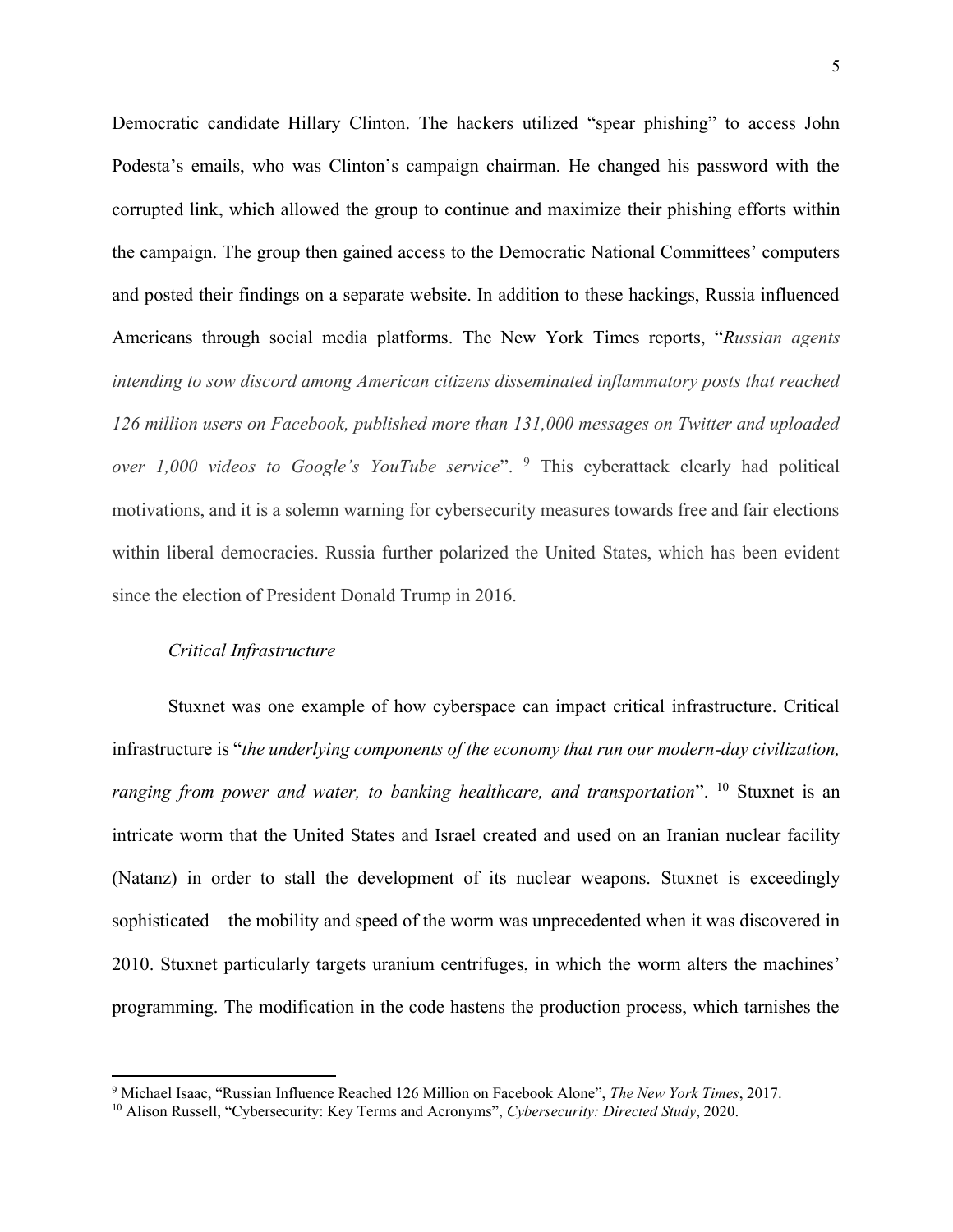equipment in the process. <sup>11</sup> Kruhlinger continues, "*…while this is happening, the PLCs tell the controller computer that everything is working fine, making it difficult to diagnose what's going wrong until it's too late*". <sup>12</sup> The worm damages the system, yet those who are monitoring the system cannot detect any problems within the software, which demonstrates the complexity and success of Stuxnet. In retaliation to these cyberattacks, Iran launched a series of hacks on the United States' financial sector. Iranian cyber-capabilities have enhanced exponentially since the discovery of Stuxnet, which conveys that the United States must think about ways in which it will advance its defenses. The manifestation of physical destruction illustrates how damaging technological attacks can be on a nation-state, and many groups have utilized the worm to attack other forms of infrastructure, such as gas lines and water pumps.

The 2015 Ukraine Power Grid Cyberattack also represents how attacks can degrade and destroy critical infrastructure within a country, which undeniably harms individual and national security. This was the first cyberattack that effectively and uniquely disrupted a power grid, which is a network center for providing electricity to consumers. The attack closely mirrored the beginning of Sony and Clinton's campaign. Within this usage of "spear phishing", the adversaries delivered emails with faulty Microsoft attachments, and unfortunately, the users opened these documents, which granted system access to the hackers. The crucial difference is that the design of this attack was distinctly created for the Ukrainian power grid, which made the recovery from such an attack more difficult. Landau states, "*Hackers disconnected at least twenty-seven substations, shutting off power to about 225 million customers for one to six hours*".<sup>13</sup> The cyberattack also disabled generators. Landau asserts that the cyberattack was preventable through

<sup>11</sup> Joshua Fruhlinger, "What is Stuxnet, who created it and how does it work?", *CSO*, 2017.

 $12$  Ibid.

<sup>13</sup> Landau, Page 21.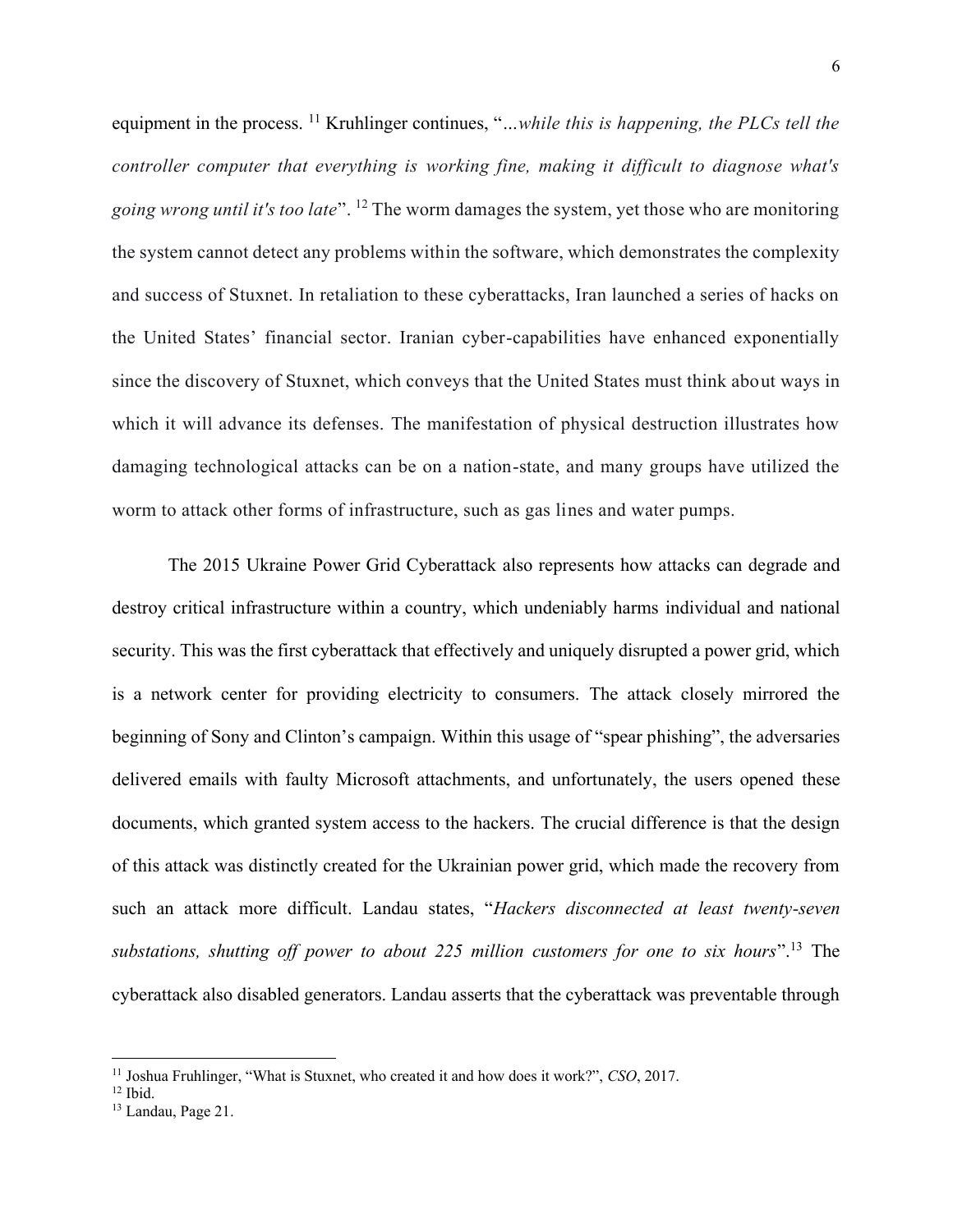multifactor authentication (MFA). Three employees did not use MFA at the distribution center, which made hacking the power grid that much easier. This case proves that robust defensive systems are necessary in order to protect critical infrastructure, will be incorporated within the broader cybersecurity plan.





South Ossetia has been a point of contention between Russia and Georgia since the collapse of the Soviet Union in 1991. The dispute over this region created ongoing struggles between both nations, which have since been transformed into a case study for "cyberwarfare". Russian-led cyberattacks on Georgia was a hybrid case that involved political gains and military power, and the conflict became a prime example on how nations can utilize cyberattacks as an effective part of their greater military strategy. The Russo-Georgian conflict highlighted an important theme: the changing dynamics of modern warfare, which now undeniably incorporates cyberspace. Specifically, Russia launched a series of DDoS attacks, which is defined as "*attacks where hackers distribute overwhelming traffic across multiple sources, often using botnets of thousands or even millions of machines*". <sup>14</sup> The attacks targeted government websites, which left the government

<sup>14</sup> Alison Russell, "Cybersecurity: Key Terms and Acronyms", *Cybersecurity: Directed Study*, 2020.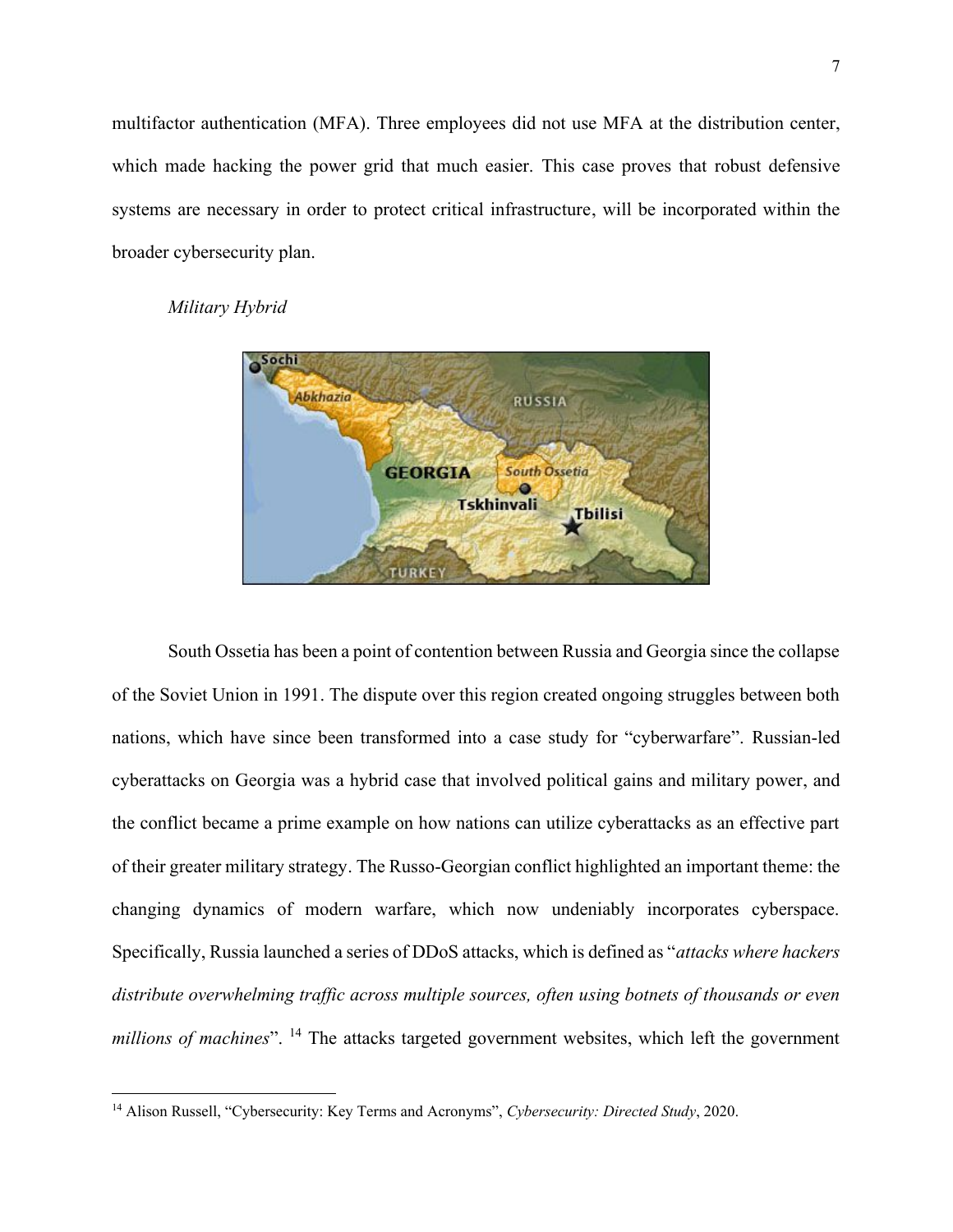unable to use its broadcast transmitters, which incited widespread panic across Georgia. Many civilians feared a Russian invasion. The Russian hackers successfully disabled Georgian servers. The New York Times reports that the website of former Georgian president Mikheil Saakashvili was inoperable for approximately 24 hours. <sup>15</sup> These chaos attempts by Russia has not halted at the Russo-Georgian War – chaos has become a popular objective within their cyberattacks.

# **Cyberspace Initiatives & Agreements**

The US-China Cyber Agreement of 2015 is a bilateral agreement that was negotiated between President Obama and President Xi Jingping. The agreement addresses cyber relations between both countries. The most crucial principles that were set forth by the presidents are as follows: the prohibition of supporting or conducting cyber-related theft of intellectual property, establishment of high-level dialogue on fighting cybercrime, further discussions to identify and foster global norms in cyberspace, and the agreement to respond to malicious cyber activity within a timely manner. <sup>16</sup> The policy does engender important precedents for cyber relations, such as open dialogue and bilateral (mutual) understandings in cyberspace, yet it does not sufficiently resolve the tensions between both countries. Cyber-espionage continues to plague the United States' private and public sectors.

Government Group of Experts (GGE) is a subdivision within the United Nations that discusses cybersecurity as a crucial component of global peace and security. As of 2020, there are twenty-five members, which includes three of the most active countries within cyberspace (United States, China, Russia). The Government Group of Experts convene four times throughout the year

<sup>15</sup> John Markoff, "Before the Gunfire, Cyberattacks", *New York Times*, 2008.

<sup>16</sup> CRS Insight, "US-China Cyber Agreement", 2015.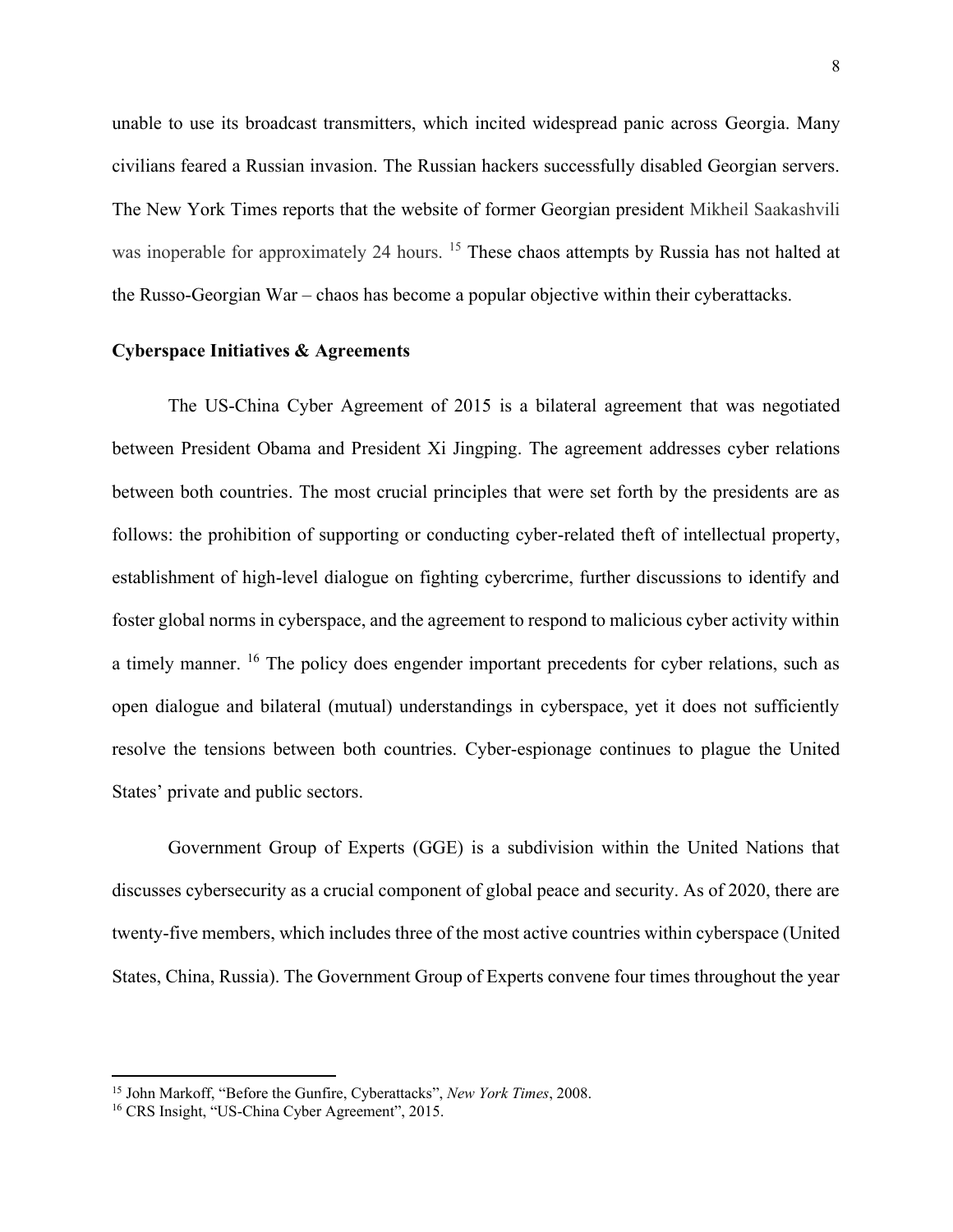for about one week at a time.  $^{17}$  A majority of the twenty-five members agree that pre-existing international law applies to cyberspace, yet unfortunately, the members fail to address the clash between global principles and national agendas; therefore, there are a multitude of questions that have not been answered by the GGE.

The United States and Western Europe have criticized the Russian-led United Nations Resolution regarding cybercrime. The European official stated, "*The big picture is that Russia and China are seeking to establish a set of global norms that support their view of how the internet and information should be controlled*". <sup>18</sup> Russia aspires to have more flexibility and control over its cyber-capabilities and operations. Putin has repeatedly asserted that the treaty set forth within the Budapest Convention of 2001 infringes upon national sovereignty. The Russian-led UN Resolution seeks to replace this treaty by prioritizing national sovereignty over international efforts to combat cybercrime, yet this presents several issues. First, the lack of cohesion in cyberspace further complicates peaceful relations or future bilateral/multilateral agreements among countries. Second, the treaty would give more protections to cyber-criminals. Third, the absence of collaboration within cyberspace would maximize cyberattack and cyber-exploits.

#### **Recommendations**

# *Private Sector Hacking*

The United States' private and public sectors must enhance communication and collaboration since the federal government heavily relies on its networks and systems. The United States is exceedingly vulnerable for four reasons: the country is dependent upon cyber-controlled

<sup>&</sup>lt;sup>17</sup> Geneva Internet Platform, "UN GGE and OEWG", 2020.

<sup>18</sup> Ellen Nakashima, "US urging a no on Russian-led UN resolution calling for a global cybercrime treaty", *Stars and Stripes*, 2019.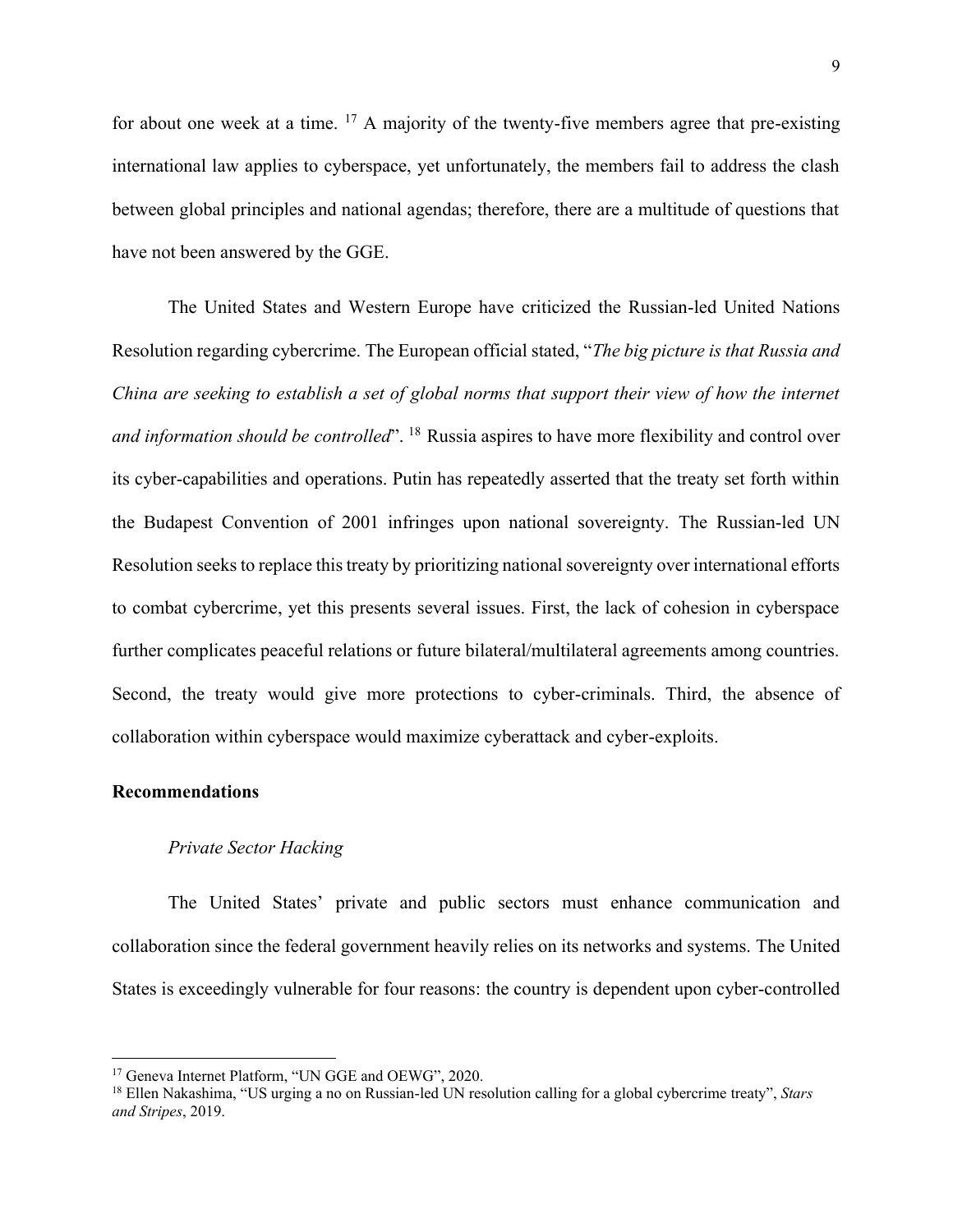systems, private companies own and operate national systems, there is a lack of regulation when it comes to these private corporations, the US military is net-centric, which makes them extremely susceptible to attack. <sup>19</sup> According to the United States Accountability Office, the private sector expects the public sector to provide timely and crucial cyber-threat information, yet federal partners do not reliably report such threats. On the other hand, the public sector stakeholders expect the private sector to execute and implement their distinct plans, yet the private sector does not always strictly listen to such guidelines. The Sony Pictures Hack and the Equifax Breach both show the vulnerabilities within the private sector; therefore, greater regulation and exchange between both entities could truly minimize the theft of intellectual property. For example, the government could encourage the usage of multifactor authentication (MFA) throughout private sector networks and systems.

## *Political Protections*

The meddling of the 2016 Presidential Election is a warning against cyberattacks for the 2020 Presidential Election, yet the Trump Administration and the Republican-controlled Senate have failed to address this impending threat. This failure to act is a direct danger to election security and the notion of democracy. The American public, as well as political parties, should be informed upon disinformation and cyberattacks, yet this can only occur if the federal government provides the resources and tools necessary to parties, the media, and citizens. Countries, such as France and Germany, have maximized their cybersecurity measures when it comes to foreign interference within elections. The French government provides cybersecurity seminars in order to minimize the knowledge gap between technical experts, government officials, and policymakers; whereas the

<sup>&</sup>lt;sup>19</sup> Richard Clarke, Cyber War: The Next Threat to National Security and What to Do About It, 2010.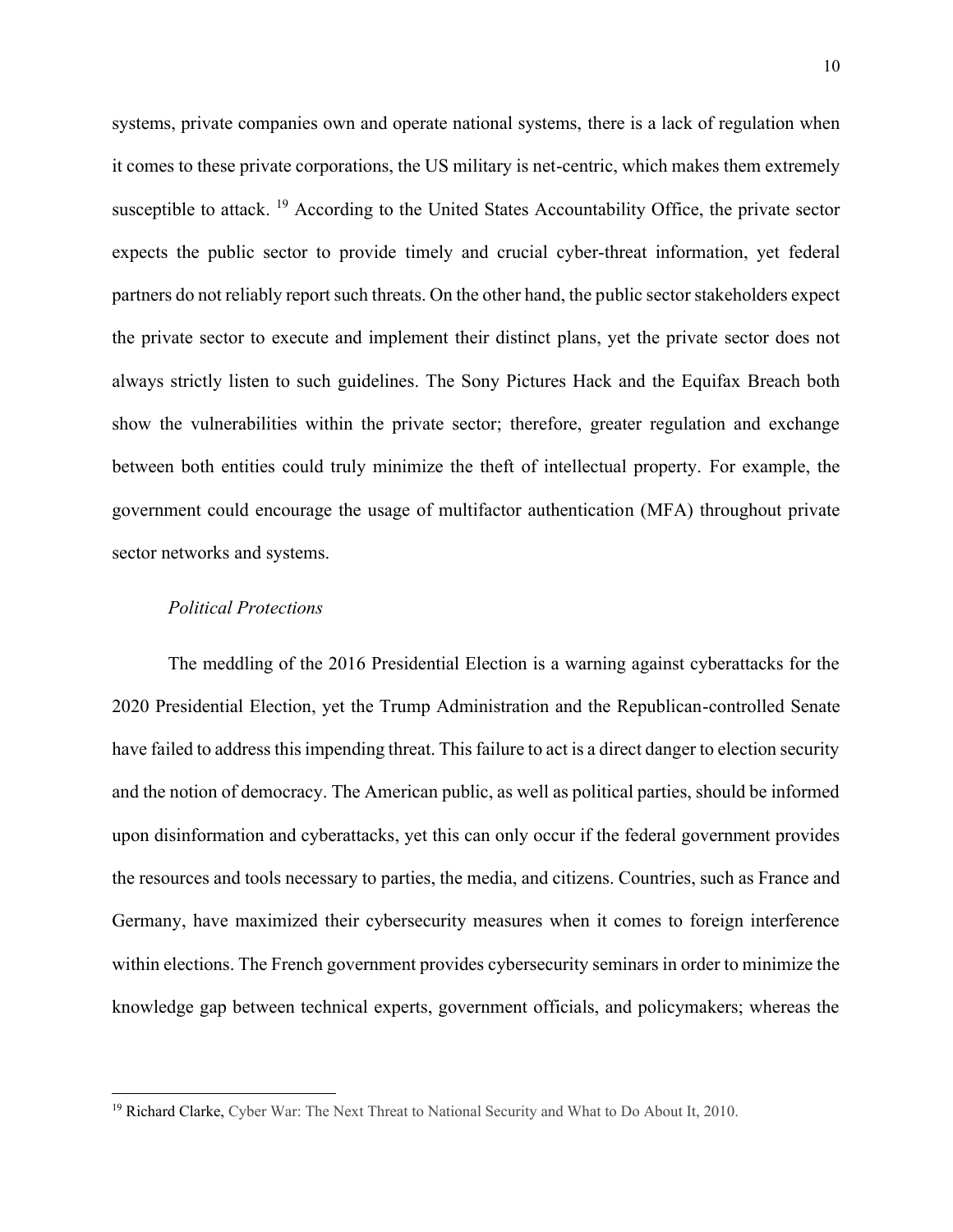German government developed a "hack-back" strategy. <sup>20</sup> The most crucial component is open dialogue between the government and its citizens, which is seriously lacking within the United States.

The OPM Hack of 2015 inspired the US-China Cyber Agreement, yet this bilateral agreement has several shortcomings, which can be mitigated if the provisions below are included.

The provisions will extrapolate upon the "global norms" provision within the US-China Cyber Agreement. The policy will focus on developing, or constructing attitudes, guidelines, and international laws that shape the way in which nations view and regulate cyberspace. The first step would be educating policymakers and government officials on cybersecurity since there is a knowledge disparity among high-ranking members. Once education is provided domestically, policymakers will be able to create global standards and legal frameworks that will provide a basis for cyber-relations. <sup>21</sup> In addition to the existing policy's provisions, there will be a section where the U.S. and China establish a "cyber alliance". The cyber alliance entails the combination of diplomacy and cybersecurity specialists in order to communicate threats, responses, and cybercrime. The alliance would additionally bring sincerity to the agreement, and the interconnection of these fields would potentially lead to a more amicable and regulated cyberspace.

## *Critical Infrastructure*

The 2015 Ukraine Power Grid Cyberattack and Stuxnet both represent how outside actors can impact vital state operations. The United States must protect its critical infrastructure with the most sophisticated and modern defenses. The private sector owns most of the cyber-reliant infrastructure; therefore, a strong relationship between the sectors are required in order to secure

<sup>20</sup> David Corn, "How to Stop Russia Attacking and Influencing the 2020 Election", *Mother Jones*, 2019.

<sup>21</sup> *For example, both nations can define the term "cybercrime" internationally, which will spread awareness and facilitate understandings in its detection, effects, and reactions.*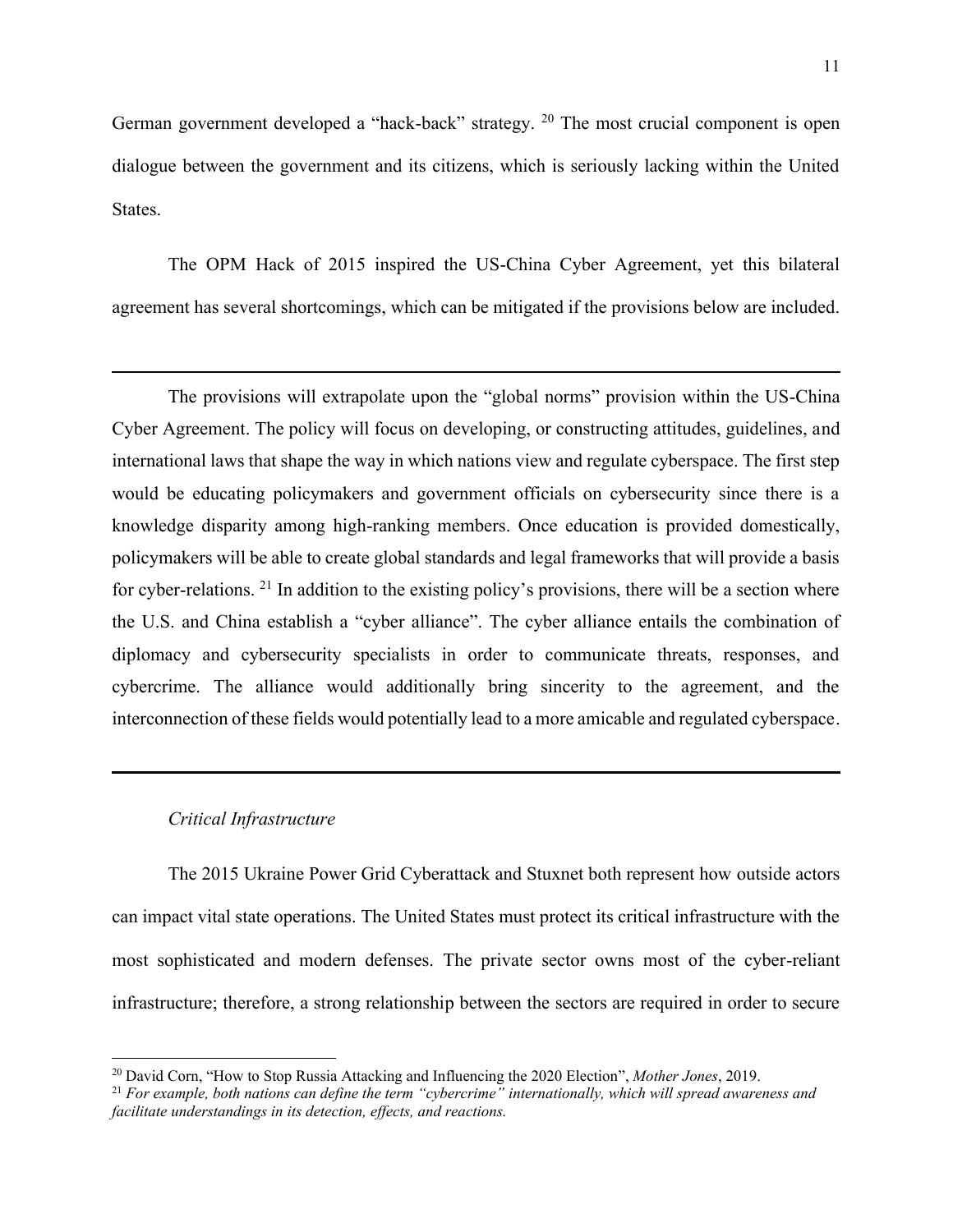these systems. The United States heavily relies upon its infrastructure; therefore, resources and spending should be directed to its protection. The current administration is currently utilizing public key cryptography to secure operations, which is a step in the correct direction, yet the government should also establish strict guidelines that require companies to use multifactor authentication. The administration should also bridge the gap between both sectors by offering joint-cybersecurity seminars and workshops.

### *Military Strategy*

The Russo-Georgia War demonstrates the evolution of warfare, in which cybersecurity has a fundamental role in offensive and defensive strategies. The United States must be aware of such tactics, yet the most important step the government can take towards its military strategy is to educate high-ranking military officials on cybersecurity measures. Additionally, it is important to have an interdisciplinary approach to this field; therefore, the communications among technical experts, computer scientists, cybersecurity policy analysts, cryptographers, and military officials are exceedingly important in national defenses.

# **Conclusion**

In summation, a comprehensive, cybersecurity foreign policy must acknowledge, address, and incorporate each of the four motivations behind such cyberattacks. Private sector hacking, political gains, infrastructure destruction, and military power acquire different implications for the victims of such cyberattacks. The United States must learn from its own cyberattacks and cyberexploits, as well as other attacks that have occurred across the globe in the  $21<sup>st</sup>$  century. Understanding the vulnerabilities of other systems can help the United States establish a strong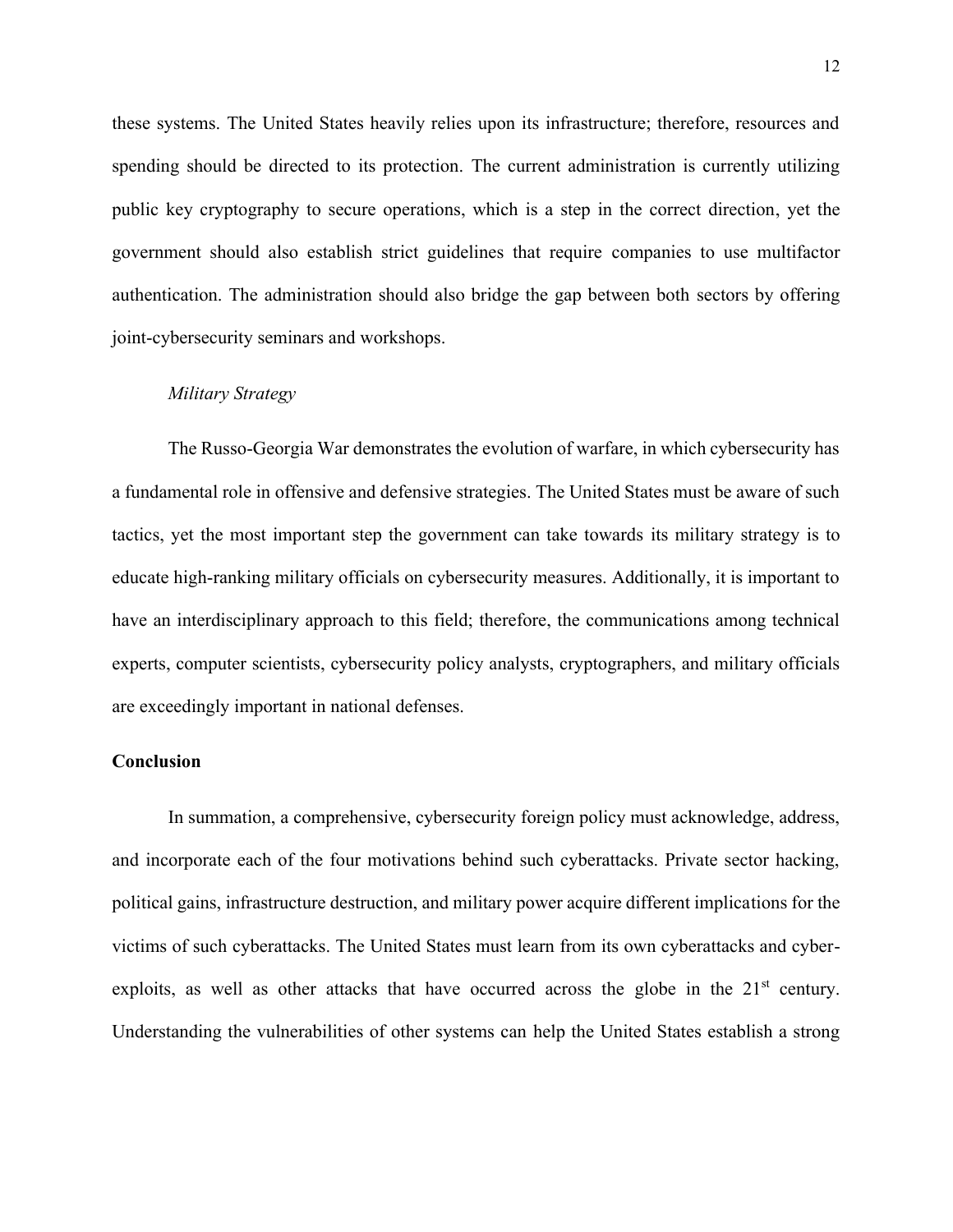offensive and defensive system that minimizes the effects of private sector hacking, cybermeddling in elections, confiscation of personnel data, and infrastructure damage.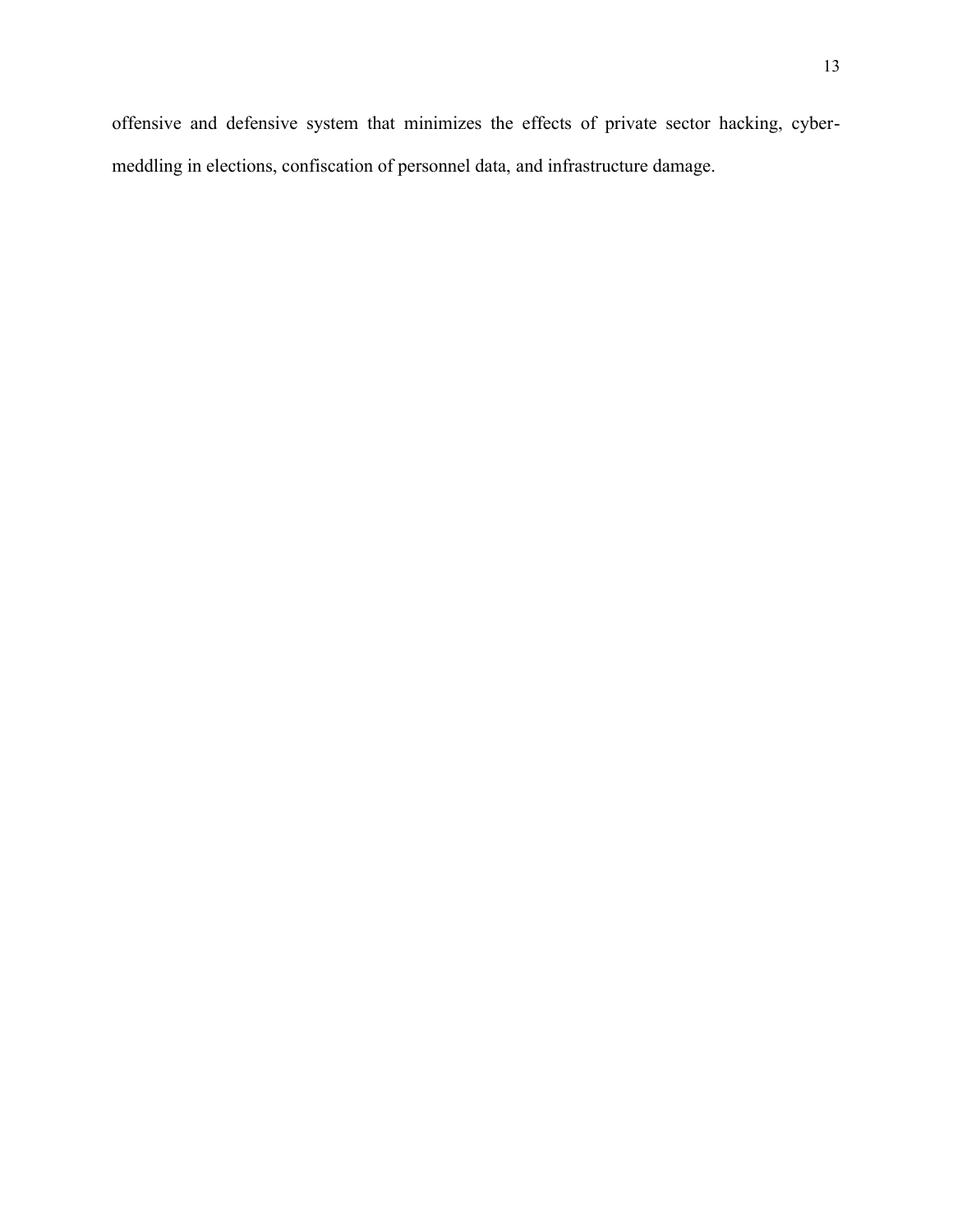### **Works Cited**

Adams, Michael. *Why the OPM Hack is Far Worse Than You Imagine*, Lawfare,

https://www.lawfareblog.com/why-opm-hack-far-worse-you-imagine, 2016.

- Clarke, Richard. *Cyber War: The Next Threat to National Security and What to Do About It*, 2010.
- Corn, David. *How to Stop Russia Attacking and Influencing the 2020 Election*, Mother Jones, https://www.motherjones.com/politics/2019/09/how-to-stop-russia-from-attacking-andinfluencing-the-2020-election/, 2019.

CRS Insight, *US-China Cyber Agreement*, https://fas.org/sgp/crs/row/IN10376.pdf, 2015.

Fruhlinger, Joshua. *Equifax data breach FAQ*, *CSO*,

https://www.csoonline.com/article/3444488/equifax-data-breach-faq-what-happenedwho-was-affected-what-was-the-impact.html 2020.

Geneva Internet Platform, *UN GGE and OEWG*,

https://dig.watch/processes/un-gge#view-7541-5 2020.

Landau, Susan. *Listening In: Cybersecurity in an Insecure Age*, Yale University Press, 2017. Markoff, John. *Before the Gunfire, Cyberattacks*, New York Times,

https://www.nytimes.com/2008/08/13/technology/13cyber.html, 2008.

Nakashima, Ellen. *US urging a no on Russian-led UN resolution calling for a global cybercrime treaty*, Stars and Stripes, https://www.stripes.com/news/us/us-urging-a-no-vote-on-arussian-led-un-resolution-calling-for-a-global-cybercrime-treaty-1.607671, 2019.

NIST, *Back to basics: Multi-factor authentication (MFA)*, US Department of Commerce*,*